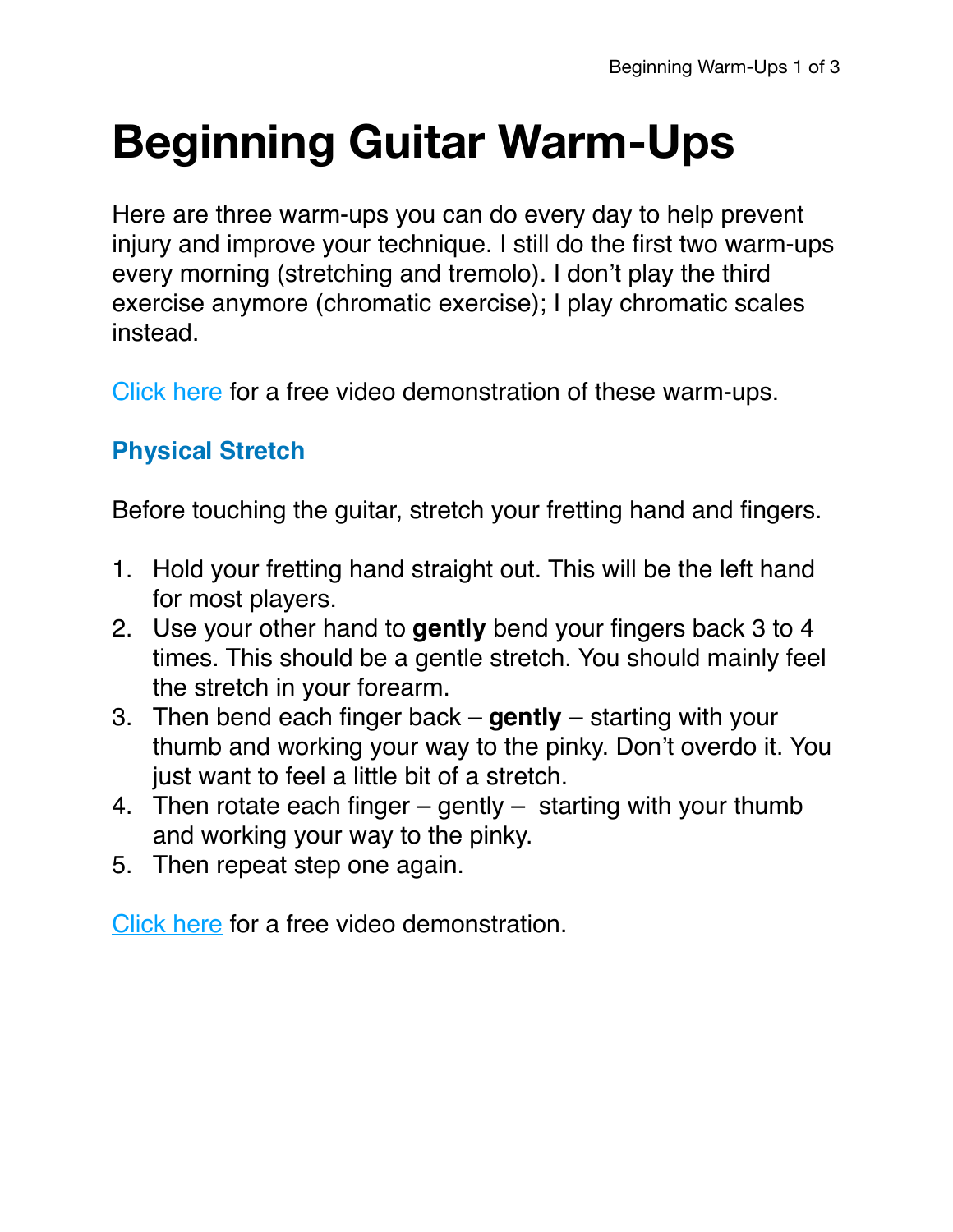### **Tremolo on Each String**

After stretching your fretting hand, warm up your picking hand (usually the right hand) with a **tremolo** exercise. A tremolo is simply picking down and up rapidly on one string. This is an excellent exercise for developing control with your pick.

- Starting with the 1<sup>st</sup> string (the smallest), pick down and up rapidly and smoothly for 30-40 seconds.
- Do the same on each string.
- At the start, focus on playing evenly. The speed will come over time.

## **Tremolo Tips:**

- Hold your pick at an angle and move your pick as little as possible. Holding the pick flat against the string will cause it to catch.
- Point your thumb down slightly. This way, the edge of the pick closest to the tip of your thumb will point downward slightly, and the other edge will point up.
- When you pick downward, the "thumb tip" edge of the pick should slice downward through the string, and the other edge should slice upward through the string.
- In the beginning, pick **SLOWLY**, with **minimal motion**. Work on playing evenly. Once you can play evenly, begin to pick up speed.

[Click here](https://youtu.be/eM-JlpR9PdY) for a free video demonstration.